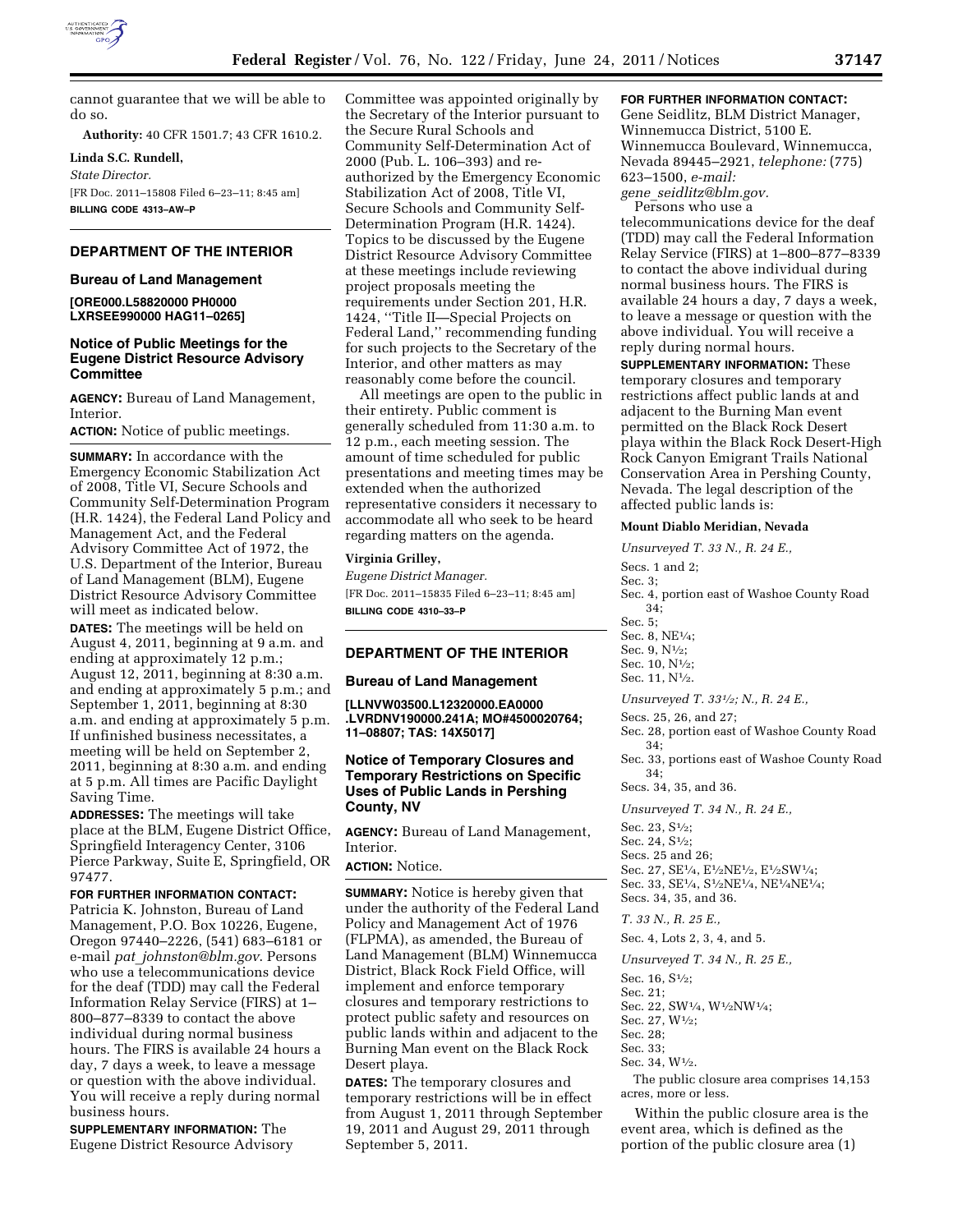Entirely contained within the event perimeter fence; (2) Within 50 feet and outside the event perimeter fence; (3) Within 25 feet and outside the event access road; and (4) The aircraft parking area outside the event perimeter fence.

The Burning Man event takes place within Pershing County, a rural county with a small population and a small Sheriff's Department. Pershing County has limited ability to provide additional law enforcement officers to work at the event. These temporary closures and temporary restrictions are necessary to enable the BLM law enforcement personnel to provide for public safety and protect the environment on public lands, as well as support State and local law enforcement agencies with enforcement of existing laws.

The temporary closures and temporary restrictions are necessary to provide a safe environment for the participants of the Burning Man event and to members of the public visiting the Black Rock Desert, and to protect public land resources by addressing law enforcement and public safety concerns associated with the Burning Man event. The Burning Man event is held on public lands administered by the BLM. It is expected to attract approximately 50,000 participants to a remote rural area, far from urban infrastructure and support, including law enforcement, public safety, transportation, and communication services. During the event, Black Rock City, the temporary city associated with the event, becomes the tenth largest population area in Nevada. This event is authorized on public lands under Special Recreation Permit #NVW03500–11–01.

The vast majority of Burning Man event participants do not cause any problems for the event organizers or the BLM. Actions by a few participants at previous events have resulted in law enforcement and public safety incidents similar to those observed in urban areas of similar size. Incidents that have required BLM law enforcement action in prior years include the following: Aircraft crashes; motor vehicle accidents with injuries both within and outside the event (a temporary fence is installed around the event perimeter); fighting; sexual assaults; assaults on law enforcement officers; reckless or threatening behavior; crimes against property; crowd control issues; issues associated with possession and use of alcoholic beverages; persons acting in a manner where they may pose a danger to themselves or to others; possession, use, and distribution of controlled substances; and increased use of public lands outside the event perimeter.

The BLM will post information signs and maps about the temporary closures and temporary restrictions at main entry points around the area and at the BLM Winnemucca District Office and at the Black Rock Visitor Center.

Under the authority of Section 303(a) of the Federal Land Policy and Management Act of 1976 (43 U.S.C. 1733 (a)), 43 CFR 8360.0–7, and 43 CFR 8364.1, the BLM will enforce the following closures and restrictions within and adjacent to the Burning Man event on the Black Rock Desert playa:

I. Event Area Restrictions—Between August 1, 2011, and September 19, 2011 Inclusive

# A. Aircraft Landing

The event area is closed to aircraft landing, taking off, or taxiing. Aircraft is defined in Title 18, U.S.C., section 31 (a)(1) and includes lighter-than-air craft and ultra-light craft. The following exceptions apply:

1. All aircraft operations to include ultra-light and helicopter landings/takeoffs will occur at the designated event landing strip. The authorized event landing strip is a designated and Federal Aviation Administration approved public strip.

2. Only helicopters providing emergency medical services may land at the designated Emergency Medical Services helicopter pad or at other locations when required for medical incidents. The BLM authorizing officer may approve other helicopter landings and take-offs when deemed necessary for the benefit of the law enforcement operation.

3. Landings or take-offs of lighterthan-air craft previously approved by the BLM authorized officer.

#### B. Alcohol

1. Possession of an open container of an alcoholic beverage by the driver or operator of any motorized vehicle, whether or not the vehicle is in motion, is prohibited.

2. Possession of alcohol by minors

(a) The following are prohibited: (1) Consumption or possession of any alcoholic beverage by a person under 21 years of age on public lands.

(2) Selling, offering to sell, or otherwise furnishing or supplying any alcoholic beverage to a person under 21 years of age on public lands.

(b) This section does not apply to the selling, handling, serving or transporting of alcoholic beverages by a person in the course of his lawful employment by a licensed manufacturer, wholesaler or retailer of alcoholic beverages.

3. Operation of a motor vehicle while under the influence

(a) Title 43 CFR 8341.1(f)3 prohibits the operation of an off-road motor vehicle on public land while under the influence of alcohol, narcotics, or dangerous drugs.

(b) In addition to the prohibition found in 43 CFR 8341.1(f)3, it is prohibited for any person to operate or be in actual physical control of a motor vehicle while:

(1) The operator is under the combined influence of alcohol, a drug, or drugs to a degree that renders the operator incapable of safe operation of that vehicle; or

(2) The alcohol concentration in the operator's blood or breath is 0.08 grams or more of alcohol per 100 milliliters of blood or 0.08 grams or more of alcohol per 210 liters of breath.

(c) Tests:

(1) At the request or direction of any law enforcement officer authorized by the Department of the Interior to enforce this closure and restriction order, who has probable cause to believe that an operator of a motor vehicle has violated a provision of paragraph (a) or (b) of this section, the operator shall submit to one or more tests of the blood, breath, saliva, or urine for the purpose of determining blood alcohol and drug content.

(2) Refusal by an operator to submit to a test is prohibited and proof of refusal may be admissible in any related judicial proceeding.

(3) Any test or tests for the presence of alcohol and drugs shall be determined by and administered at the direction of an authorized person.

(4) Any test shall be conducted by using accepted scientific methods and equipment of proven accuracy and reliability operated by personnel certified in its use.

(d) Presumptive levels

(1) The results of chemical or other quantitative tests are intended to supplement the elements of probable cause used as the basis for the arrest of an operator charged with a violation of paragraph (a) of this section. If the alcohol concentration in the operator's blood or breath at the time of testing is less than alcohol concentrations specified in paragraph (b)(2) of this section, this fact does not give rise to any presumption that the operator is or is not under the influence of alcohol.

(2) The provisions of paragraph (d)(1) of this section are not intended to limit the introduction of any other competent evidence bearing upon the question of whether the operator, at the time of the alleged violation, was under the influence of alcohol, a drug or multiple drugs, or any combination thereof.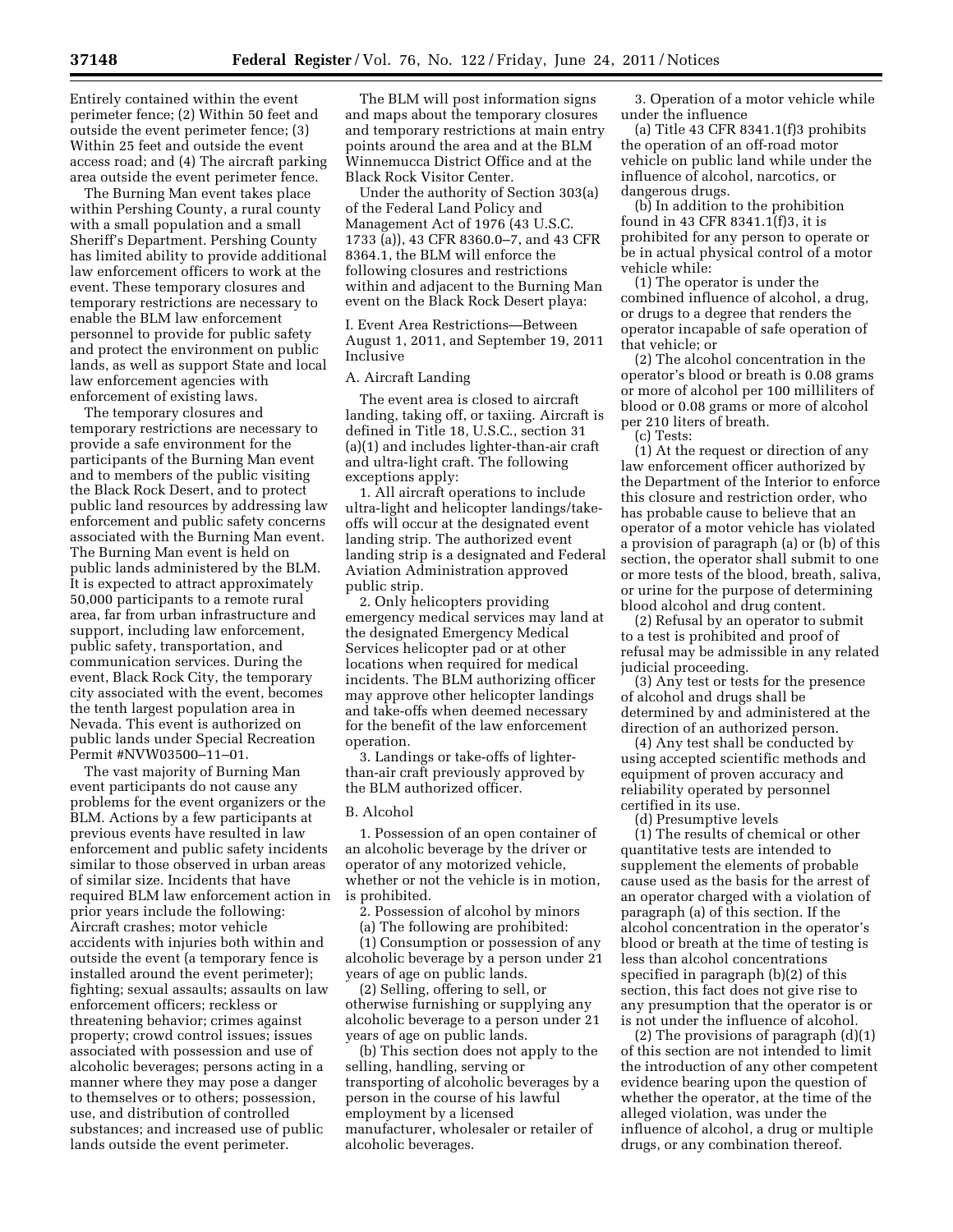4. Definitions:

(a) Open container: Any bottle, can, or other container which contains an alcoholic beverage, if that container does not have a closed top or lid for which the seal has not been broken. If the container has been opened one or more times, and the lid or top has been replaced, that container is an open container.

(b) Possession of an open container includes any open container that is physically possessed by the driver or operator, or is adjacent to and reachable by that driver or operator. This includes but is not limited to containers in a cup holder or rack adjacent to the driver or operator, containers on a vehicle floor next to the driver or operator, and containers on a seat or console area next to a driver or operator.

#### C. Drug Paraphernalia

1. The possession of drug paraphernalia is prohibited.

2. *Definition:* Drug paraphernalia means all equipment, products and materials of any kind which are used, intended for use, or designed for use in planting, propagating, cultivating, growing, harvesting, manufacturing, compounding, converting, producing, preparing, testing, analyzing, packaging, repackaging, storing, containing, concealing, injecting, ingesting, inhaling or otherwise introducing into the human body a controlled substance in violation of any State or Federal law, or regulation issued pursuant to law.

### D. Disorderly Conduct

1. Disorderly conduct is prohibited.

2. *Definition:* Disorderly conduct means that an individual, with the intent of recklessly causing public alarm, nuisance, jeopardy, or violence; or recklessly creating a risk thereof:

(a) Engages in fighting or violent behavior.

(b) Uses language, an utterance or gesture, or engages in a display or act that is physically threatening or menacing, or done in a manner that is likely to inflict injury or incite an immediate breach of the peace.

(c) Obstructs, resists or attempts to elude a law enforcement officer, or fails to follow their orders or directions.

### E. Eviction of Persons

1. The event area is closed to any person who:

(a) Has been evicted from the event by the permit holder, Black Rock City LLC, (BRC LLC) whether or not the eviction was requested by BLM.

(b) Has been ordered by a BLM law enforcement officer to leave the area of the permitted event.

2. Any person evicted from the event forfeits all privileges to be present within the perimeter fence or anywhere else within the event area even if they possess a ticket to attend the event.

### F. Fires

The ignition of fires on the surface of the Black Rock Playa without a burn blanket or burn pan is prohibited.

# G. Fireworks

The use, sale or possession of personal fireworks is prohibited except for uses of fireworks approved by BRC LLC and used as part of a Burning Man sanctioned art burn event.

# H. Motor Vehicles

1. The event area is closed to motor vehicle use, except as provided below.

Motor vehicles may be operated within the event area under these circumstances:

(a) Participant arrival and departure on designated routes;

(b) Vehicles operated by BRC LLC staff or contractors and service providers on behalf of BRC LLC. During the event, from 12:01 a.m. Monday, August 29, 2011, through 11:59 p.m. Monday, September 5, 2011, these vehicles must display evidence of event registration at all times in such manner that it is visible to the rear of the vehicle while the vehicle is in motion;

(c) BLM, medical, law enforcement, and firefighting vehicles;

(d) Mutant vehicles, art cars, vehicles used by disabled drivers and displaying disabled driver license plates or placards, or other vehicles registered with the BRC LLC organizers and operated within the scope of that registration. Prior to the commencement of the event and official issuance of registration documents, such vehicles may be operated for arrival, testing and demonstration purposes only. During the event, from 12:01 a.m. Monday, August 29, 2011, through 11:59 p.m. Monday, September 5, 2011, such vehicles must display evidence of registration at all times in such manner that it is visible to the rear of the vehicle while the vehicle is in motion;

(e) Motorized skateboards or Go-Peds with or without handlebars. 2. Definitions:

(a) A motor vehicle is any device designed for and capable of travel over land and which is self-propelled by a motor, but does not include any vehicle operated on rails or any motorized wheelchair.

(b) Motorized wheelchair means a self-propelled wheeled device, designed solely for and used by a mobilityimpaired person for locomotion.

### I. Public Camping

The event area is closed to public camping with the following exception: Burning Man event ticket holders who are camped in designated areas provided by BRC LLC, and ticket holders who are camped in the authorized pilot camp. BRC LLC authorized staff, contractors, and BLM authorized event management related camps are exempt from this closure.

#### J. Public Use

The event area is closed to use by members of the public unless that person: Possesses a valid ticket to attend the event; is an employee or authorized volunteer with the BLM, a law enforcement agency, emergency medical service provider, fire protection provider, or another public agency working at the event and the employee is assigned to the event; is a person working at or attending the event on behalf of the event organizers, BRC LLC; or is authorized by BRC LLC to be onsite prior to the commencement of the event for the primary purpose of constructing, creating, designing or installing art, displays, buildings, facilities or other items and structures in connection with the event.

#### K. Waste Water Discharge

The dumping or discharge to the ground of gray water is prohibited. Gray water is water that has been used for cooking, washing, dishwashing, or bathing and contains soap, detergent, food scraps, or food residue.

#### L. Weapons

1. The possession of any weapon is prohibited.

2. The discharge of any weapon is prohibited.

3. The prohibitions above shall not apply to county, State, tribal, and Federal law enforcement personnel, or any person authorized by Federal law to possess a weapon. ''Art projects'' that include weapons and are sanctioned by BRC LLC will be permitted after obtaining authorization from the BLM authorized officer.

4. Definitions:

(a) Weapon means a firearm, compressed gas or spring powered pistol or rifle, bow and arrow, cross bow, blowgun, spear gun, hand-thrown spear, sling shot, irritant gas device, electric stunning or immobilization device, explosive device, any implement designed to expel a projectile, switch-blade knife, any blade which is greater than 10 inches in length from the tip of the blade to the edge of the hilt or finger guard nearest the blade (*e.g.,* swords, dirks, daggers,